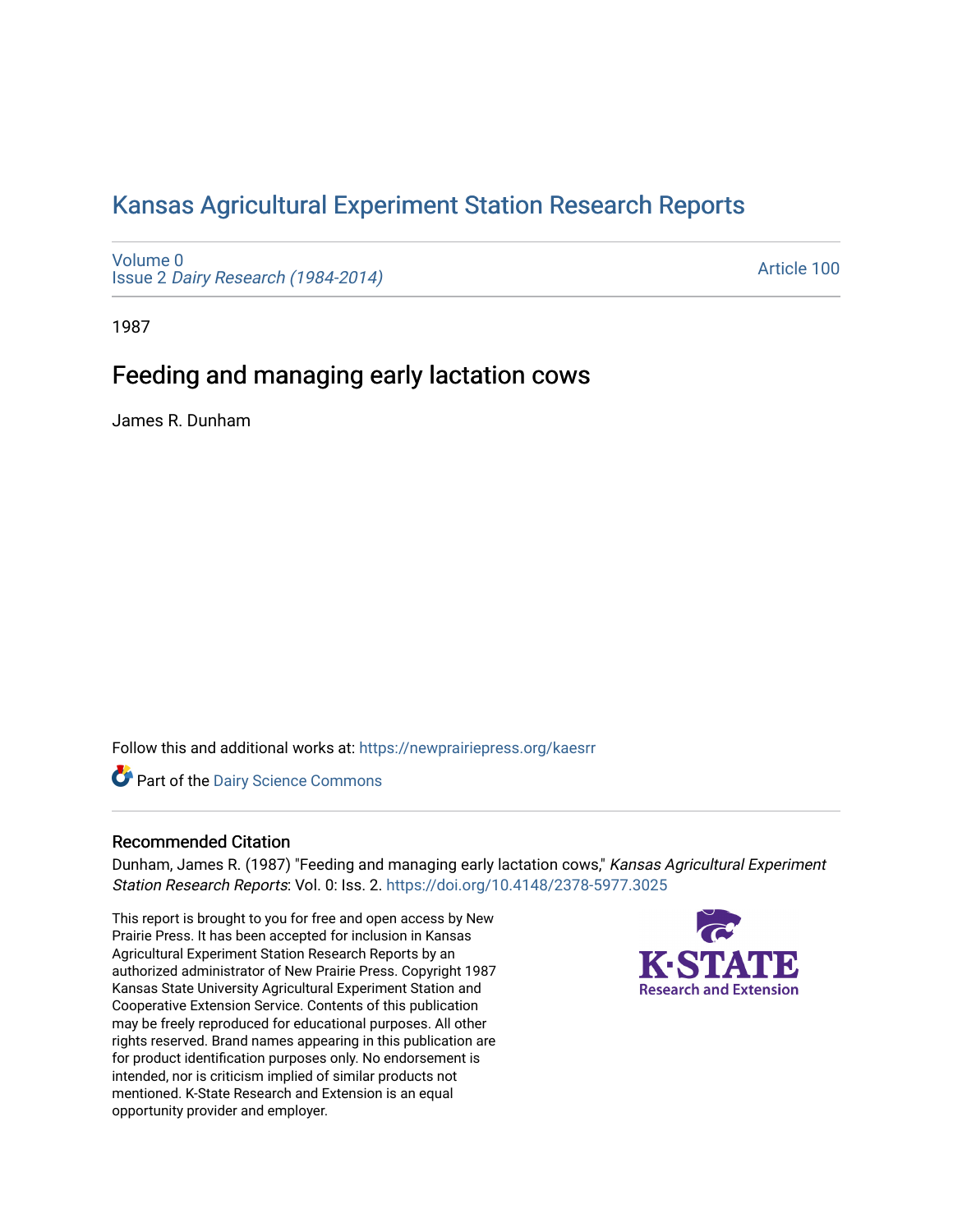## Feeding and managing early lactation cows

## Abstract

Feeding and managing dairy cows during the prepartum and early lactation periods have more effect on total lactation yields than all other factors. It is during this time that the pattern of milk production is established for the entire lactation. The full production potential of high producing cows cannot be realized unless these periods are given special consideration.; Dairy Day, 1987, Kansas State University, Manhattan, KS, 1987;

## Keywords

Kansas Agricultural Experiment Station contribution; no. 88-114-S; Report of progress (Kansas Agricultural Experiment Station); 527; Dairy; Lactation; Protein; Production; Performance

## Creative Commons License



This work is licensed under a [Creative Commons Attribution 4.0 License](https://creativecommons.org/licenses/by/4.0/).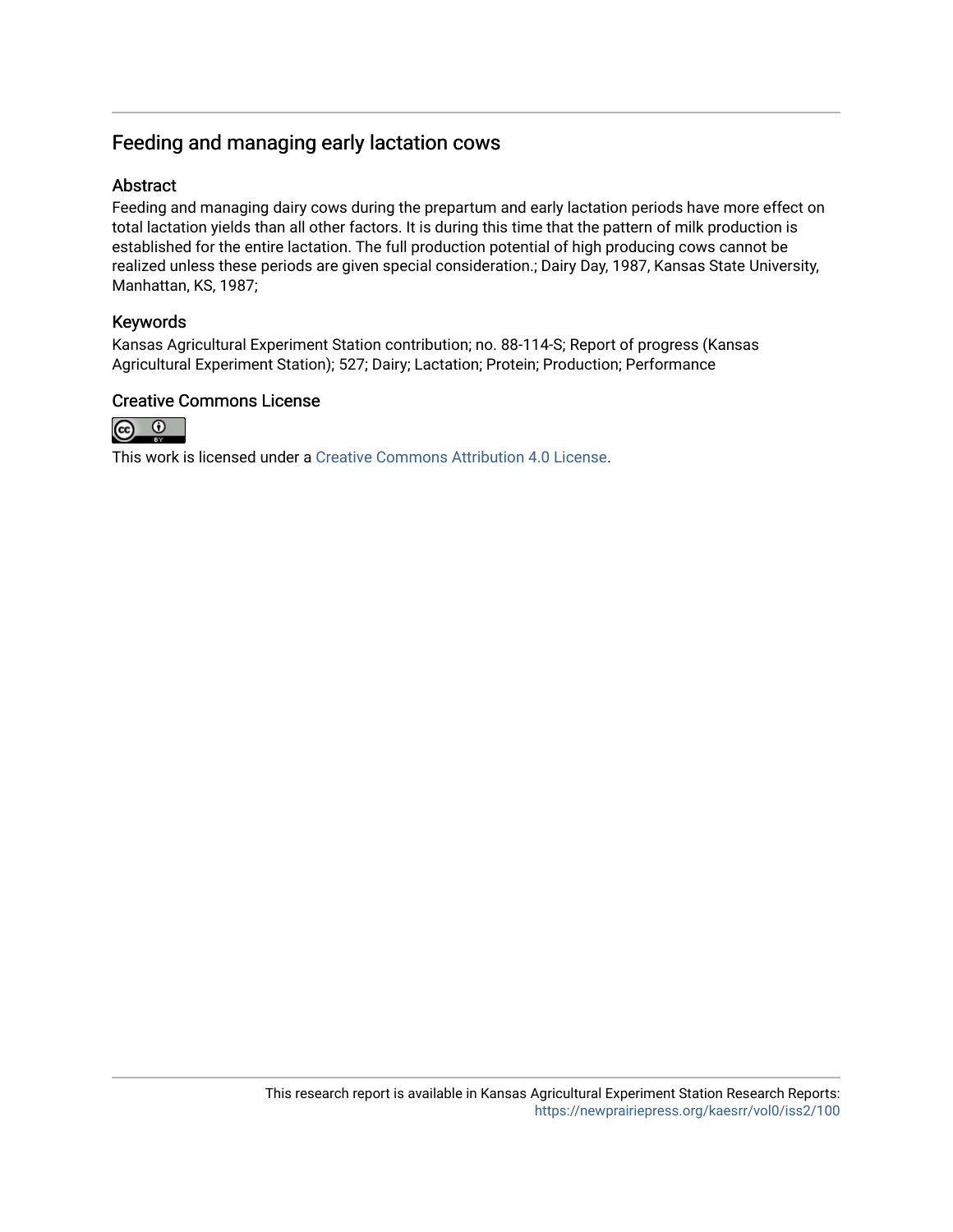**JA** 

**•** 

【POSTED PARTIES DE SUR DE SUR DE SUR DE SUR DE SUR DE SUR DE SUR DE SUR DE SUR DE SUR DE SUR DE SUR DE SUR DE

**•** 

**B** 

•

FEEDING AND MANAGING EARLY LACTATION COWS

J.R. Dunham

#### Summary

Feeding and managing dairy cows during the prepartum and early lactation periods have more effect on total lactation yields than all other factors. It is during this time that the pattern of milk production is established for the entire lactation. The full production potential of high producing cows cannot be realized unless these periods are given special consideration.

#### Introduction

. The profitability of a dairy cow is closely related to the level of milk production during the first 120 days of lactation. The next 120 days is usually a break-even period, and the last 65 days of lactation will usually pay for feed costs. Therefore, the goal for a profitable dairy should be to establish feeding and management programs that will allow dairy cows to reach their full production potential during early lactation.

### Summit Milk Yield

Summit Milk Yield (SM Y) is an estimate of the peak of the lactation curve, which is made by the DHI program. SMY is important, since the total lactation yield is affected by its magnitude. In fact, total lactation yield increases approximately 300 lb for each 1 lb increase in 8M Y. Any practice that will increase SM Y will have a long-term effect.

The Stage of Lactation Profile (SOLP), which is reported on the DHIA Herd Summary, indicates that cows decline in production level at a rather constant rate of about 0.1 Ib/day, regardless of the SMY level. Therefore, high production in late lactation cannot be expected, unless production was high early in lactation. Figure 1 shows the relation between SM Y, SOLP, and Rolling Herd Average (RHA).

A comparison of the average SMY of heifers, other cows, and all cows as shown on the DHIA Herd Summary in Table 1 illustrates the importance of feeding and management programs to SMY. In high-producing herds, the SMY, as would be expected, is higher than in low-producing herds. In addition, the difference between average SM Y of heifers and cows in high-producing herds is greater. This suggests that high- producing herds are fed and managed in a manner that will allow cows to express their potential. Or, in low-producing herds, production of cows is similar to that of heifers because of nutritional limitations. Hence, feeding and management programs of early lacation cows are of critical importance.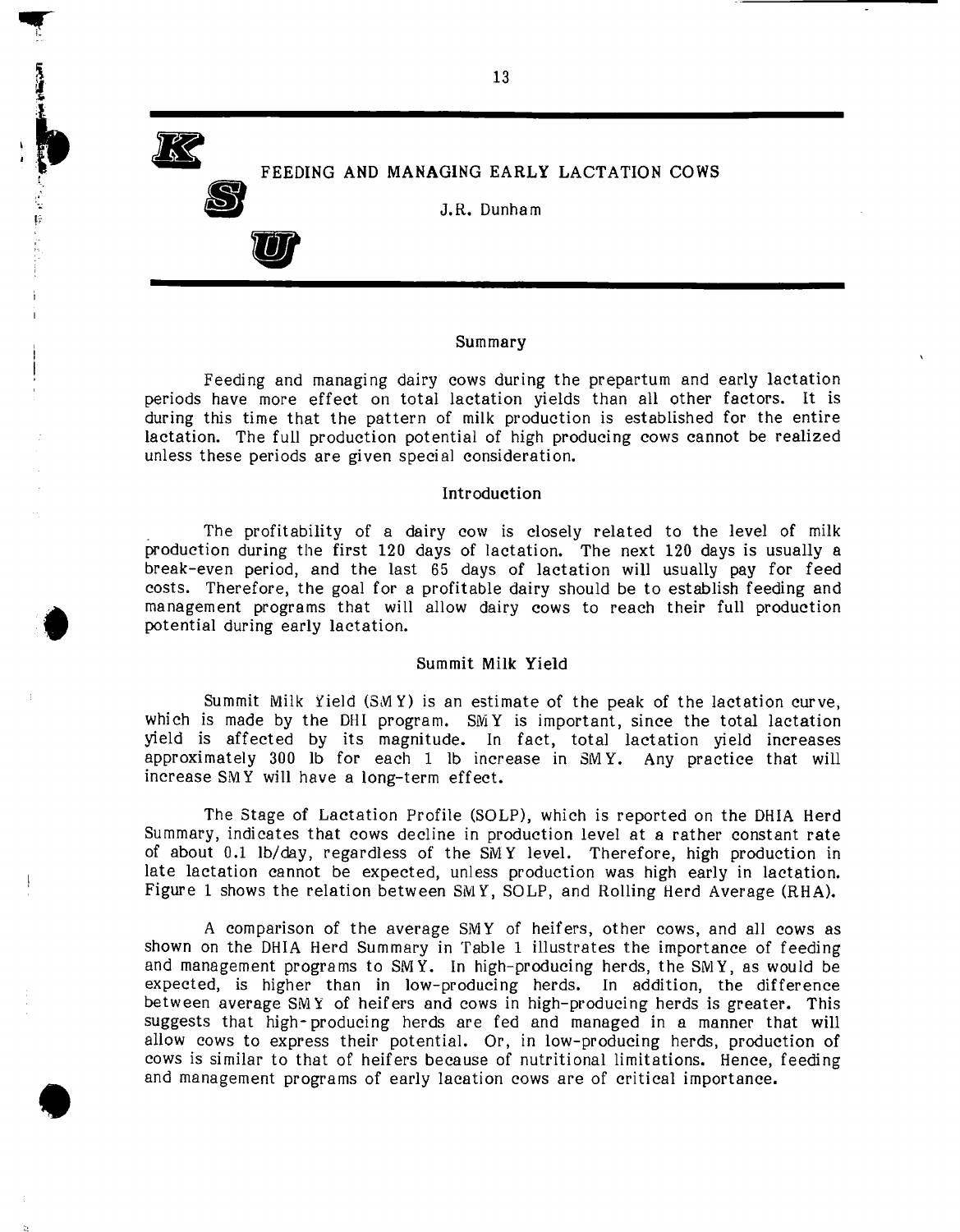



Figure 1. Comparison of Summit Milk Yield, Stage of Lactation Profile, and Rolling Herd Average.

| Table 1. | Comparison of Summit Milk Yield of first lacatation heifers, other |  |  |  |  |  |
|----------|--------------------------------------------------------------------|--|--|--|--|--|
|          | cows, and all cows with Rolling Herd Average (RHA)                 |  |  |  |  |  |

|       | Summit Milk Yield |         |      |                              |
|-------|-------------------|---------|------|------------------------------|
| RHA   | First             | Others  | All  | Difference<br>Others - First |
|       |                   | $-1b -$ |      |                              |
| 11405 | 41.4              | 53.6    | 49.8 | $+12.2$                      |
| 14609 | 50.8              | 66.3    | 60.6 | $+15.5$                      |
| 16160 | 53.9              | 71.5    | 65.5 | $+17.6$                      |
| 17610 | 57.6              | 76.7    | 70.0 | $+19.1$                      |
| 19744 | 63.6              | 84.6    | 77.2 | $+21.0$                      |

### Dry Period

The dry period should be considered when reviewing feeding and management programs for early lactation cows, since it will affect the next lactation. Cows should be dry for 45 to 60 days. There is no advantage in cows being dry longer than 60 days, but dry periods of less than 45 days in length will lower production in the next lactation.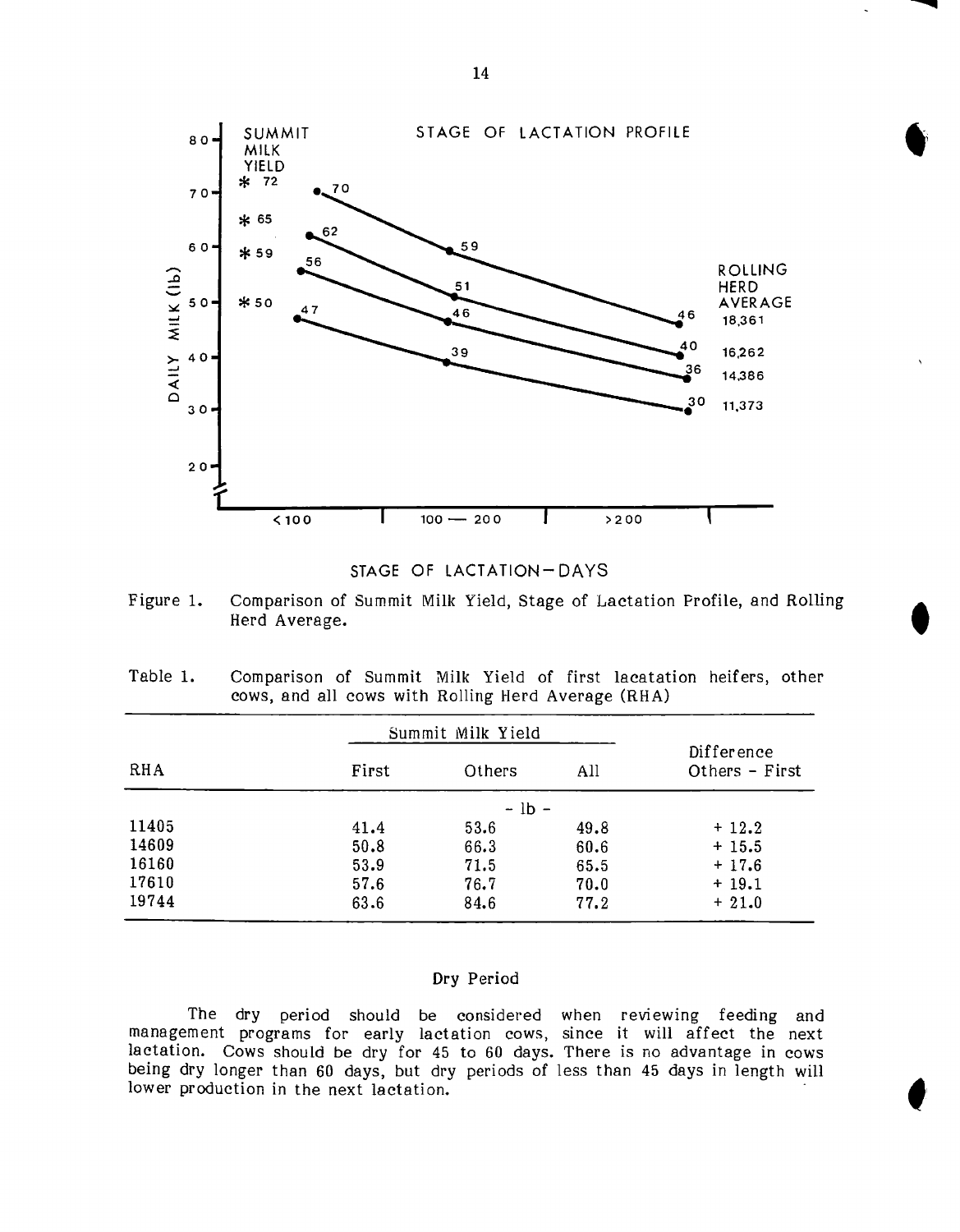Special attention should be given to first lactation heifers. Many heifers will be milking almost as well at dry-off time as they were in early lactation, and most will be milking better than the older cows (Figure 2). Therefore, it is always tempting to milk the heifers a little longer at the end of lactation. If these heifers are not given a long enough dry period to gain body condition, then the performance in the second lacation may be disappointing.





I'

 $\vdash$ 

Cows should go dry in good body condition. A body condition score of four on a scale of one to five would be ideal. Cows in this condition will have a covering of fat over the entire body but not to the extent of being patchy around the hips and pins. It is a good management practice to separate thin dry cows from those that are in good condition and feed according to body condition.

Care should be taken to avoid over-conditioning dry cows, since many postpartum problems are associated with fat cows. For this reason, corn silage is not recommended for dry cows because of its higher than required energy content. Also, alfalfa should be fed only in limited amounts to avoid milk fever.

A good dry cow feeding program should be based on a grass-type forage with enough grain, protein, and mineral supplement to meet nutritional requirements (Table 2).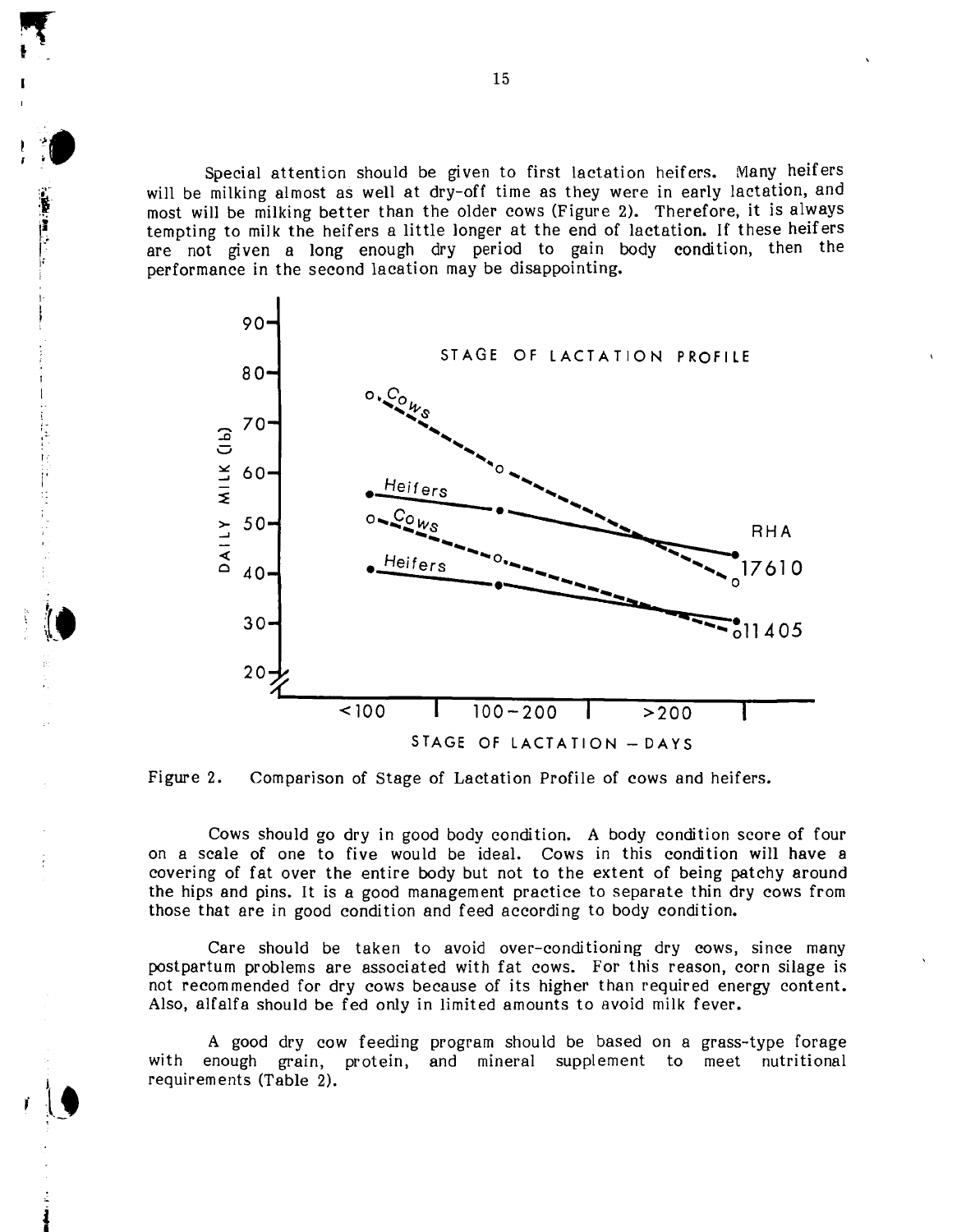|                                              | First 6 weeks    | Last 2 weeks |                 |
|----------------------------------------------|------------------|--------------|-----------------|
| Nutrient                                     | Body Condition 4 | Thin         |                 |
| Protein, % D.M.                              | 11               | 11           | 12              |
|                                              | 0.50             | 0.65         | 0.65            |
| $NE_{\text{ADF}}$ , Mcal/lb D.M.<br>ADF, $%$ | 27               | 24           | 24              |
| NDF, %                                       | 35               | 32           | 32 <sub>1</sub> |
| Calcium, %                                   | 0.45             | 0.45         | 0.45            |
| Phosphorus, %                                | 0.35             | 0.35         | 0.35            |
| Trace Salt, %                                | 0.25             | 0.25         | 0.25            |
| Vitamin A, U/lb D.M.                         | 1500             | 1500         | 1500            |
| Vitamin D, U/lb D.M.                         | 750              | 750          | 750             |
| Vitamin E, U/lb D.M.                         | 7                | 7            | 7               |

| Table 2. | Nutrient requirements of dry cows |
|----------|-----------------------------------|
|----------|-----------------------------------|

The 2 to 3-week prepartum period is a critical time for adjusting cows to the lactating cows' ration so that they will readily consume large amounts of dry matter after calving. The rumen microbes need this time to adjust to the types of forages fed and to high energy rations. This is particularly necessary if ensiled forages are to be fed. Adaptation to high energy rations should be made by increasing grain consumption up to 1% of body weight.

Cows and heifers in the prepartum period should be observed closely for indications of mastitis. Those individuals showing enlarged quarters should be milked before calving, and a treatment program should be initiated. In addition, springers showing excessive udder edema should be milked on a regular basis before calving. Prepartum milking will reduce intramammary pressure and will alleviate the accumulation of fluids in the mammary tissues. A good supply of colostrum should be on hand for the calves of cows and heifers that have been milked prepartum.

#### Early Lactation Feeding

The goal of early lactation feeding is to maximize dry matter intake as soon as possible after calving. As indicated in Table 3, early lactation cows are quite responsive to increased dry matter intake, which is important in improving SMY.

| Production                   |     |     | Days Postpartum |     |     |
|------------------------------|-----|-----|-----------------|-----|-----|
| $\left(1b/\text{day}\right)$ | 42  | 98  | 154             | 210 | 266 |
|                              |     |     | $-$ lb milk $-$ |     |     |
| 40                           | 1.7 | 1.7 | 1.6             | 1.4 | 1.0 |
| 60                           | 2.2 | 1.9 | 1.7             | 1.5 | 1.3 |
| 80                           | 2.2 | 2.0 | 1.8             | 1.5 | 1.4 |
| 100                          | 2.4 | 2.2 | 1.8             | 1.6 | 1.4 |

Table 3. Expected milk response to each additional pound of dry matter intake

**q**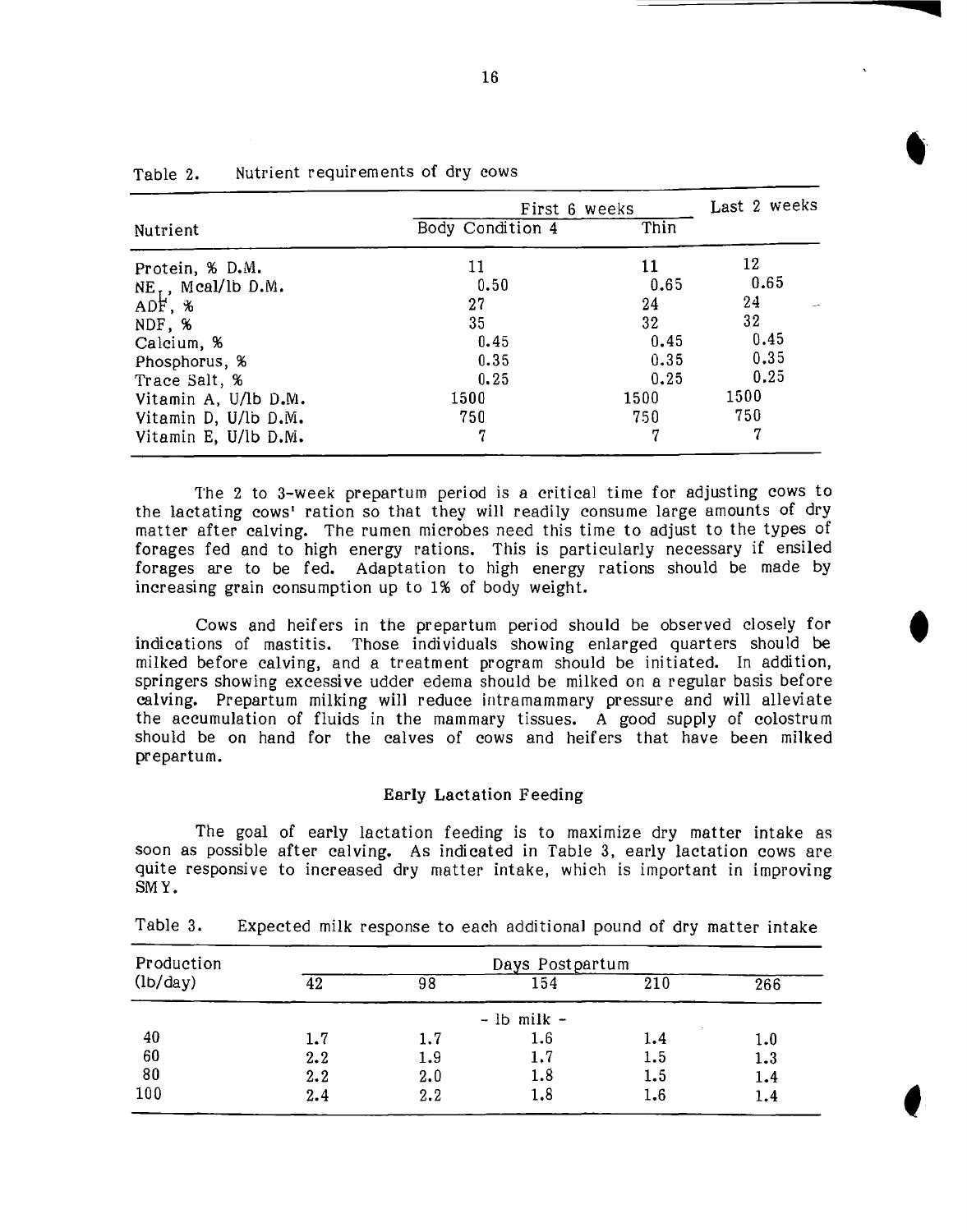Early lactation cows should be challenged soon after calving with additonal grain to meet their requirements for milk production. Limiting grain consumption at this time will restrict the SM Y and thus total lactation yield. Table 4 lists the diet specifications for early lactation cows. Using computerized feeders to measure grain consumption, researchers have shown that cows will increase grain consumption gradually after calving, if given the opportunity. If grain consumption is limited for 2 weeks or more following calving, digestive upsets may occur when additional grain is fed.

| Item                    | Amount                        |  |  |
|-------------------------|-------------------------------|--|--|
| D.M./body cwt.          | $3.7$ lb                      |  |  |
| Forage D.M./body cwt.   | $1.5$ lb                      |  |  |
| $NE$ ,                  | $0.72$ Mcal/lb                |  |  |
| Protein                 | 18%                           |  |  |
| Crude Fiber             | 12%                           |  |  |
| Acid Detergent Fiber    | 15%                           |  |  |
| Neutral Detergent Fiber | 28%                           |  |  |
| Calcium                 | 0.7%                          |  |  |
| Phosphorus              | 0.45%                         |  |  |
| Buffer                  | 0.75%                         |  |  |
| Trace Mineral Salt      | 0.25%                         |  |  |
| Vitamin A               | 1500 U/lb                     |  |  |
| Vitamin D               | 750 U/lb                      |  |  |
| Vitamin E               | $7 \frac{\text{U}}{\text{D}}$ |  |  |

Table 4. Specifications for total ration dry matter for early lactation cows

Managing the feeding program of early lactation cows is important in maintaining cows on high energy rations. Buffer should be fed to prevent acidosis and to keep cows on feed. Sodium bicarbonate or an equivalent amount of buffer should be included at the rate of 1.5% of the grain mix.

.Yiaintaining adequate length of fiber is also necessary for keeping cows on feed and for maintaining milkfat tests. Chopping forages less than 3/8 inch in length can lead to digestive disturbances, since finely chopped forages will not act as fiber in the rumen.

Early lactation cows will respond to feeding high levels of protein. Since most fresh cows have more ability to milk than eat, body weight is normally lost during early lactation. This loss of body weight is a source of energy for milk production, provided enough protein is fed. Table 5 indicates the production response expected after increasing the protein percentage in the total ration dry matter.

1 f<br>f<br>f<br>f<br>f

**••**

~.

 $\bullet$